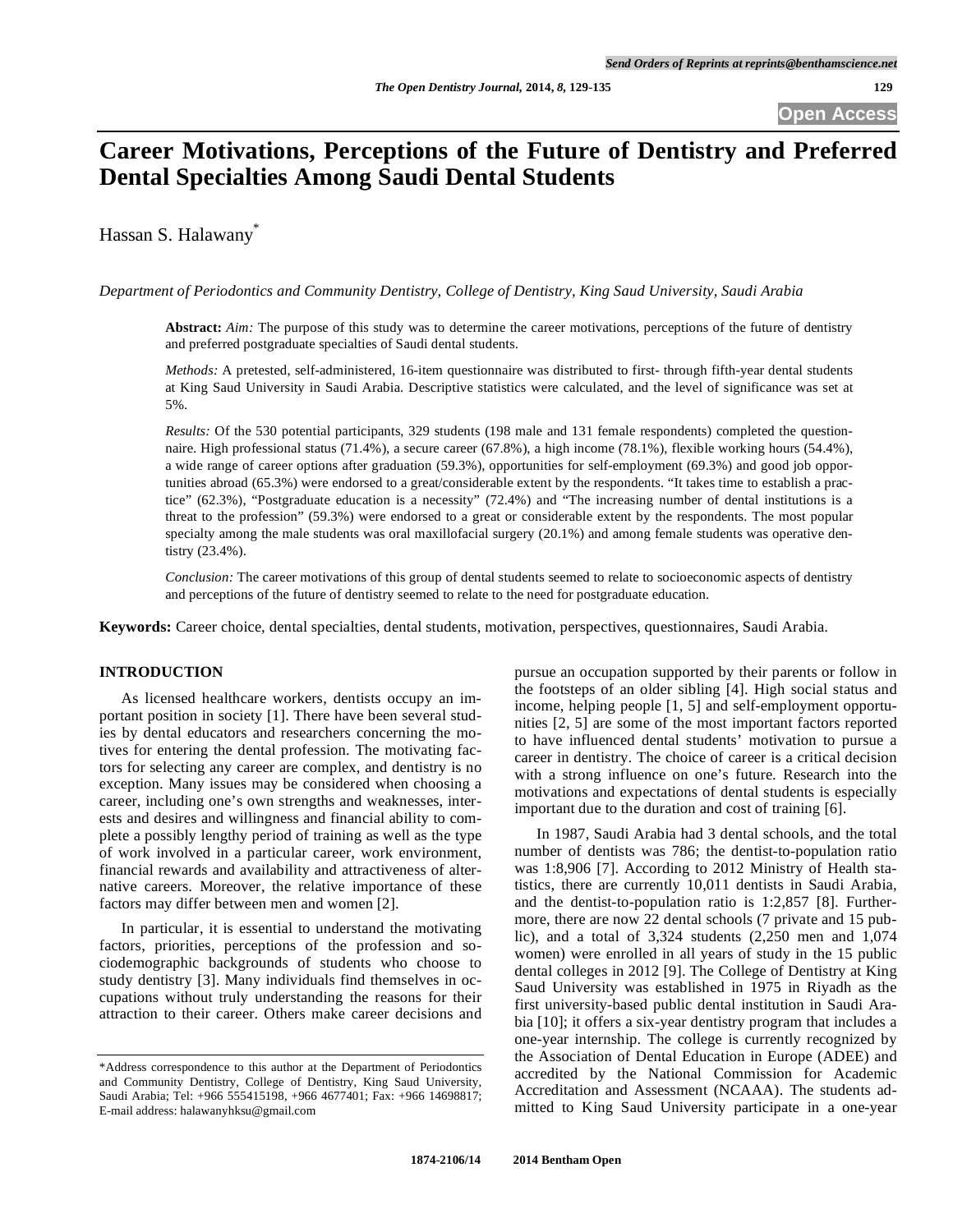preparatory course after which, based on their grade point average (GPA), they are admitted to a medical, dental or other allied college.

Although other Saudi Arabian studies have reported the levels of interest in different postgraduate specialties and the career choices of graduate dentists [10, 11], none have explored the career motivations and interests in postgraduate specialties among students currently enrolled in dental school. Furthermore, no studies have investigated the future of dentistry as perceived by dental students. Consequently, this study was designed to elicit the career motivations, attitudes toward the future of dentistry and levels of interest in various postgraduate specialties among Saudi dental students at the College of Dentistry at King Saud University and to explore the differences in these aspects by gender.

## **MATERIALS AND METHODOLOGY**

The subjects of this study were students enrolled in the College of Dentistry at King Saud University, and the study was approved by the College of Dentistry Research Center (CDRC; registration number NF2314). At the time of this study, a total of 571 students (373 men and 198 women) were enrolled in the dentistry program. The questionnaire was designed to maximize the response rate and minimize missing data; hence, it was as brief as reasonably possible. The 16-item questionnaire was pretested with a group of 5 randomly selected male and female students who were each in their first- or fifth-year to identify any obstacles to its comprehension, and necessary modifications were made accordingly. These students were not included in the final analysis.

During the 2011-12 academic year, first-year through fifth-year students were invited to voluntarily participate in our questionnaire survey. At the end of a regularly scheduled classroom lecture, the questionnaires were distributed to a total of 530 students present on the day of the survey by their respective class representatives to be completed and returned immediately. An introductory first page explaining the purpose of the study and assuring the confidentiality of the participants' information was attached to the questionnaire. The vocational and socioeconomic factors reported by Vigild and Schwarz [1] and the flexibility and business factors reported by Scarbecz and Ross [2] are characteristics that distinguish dentistry from many other professions; these factors may be considered important from a student's perspective. Consequently, seven statements were derived based on the motivation factors from the above-mentioned studies [1, 2]. The questionnaire included the following career motivations: a) high professional status; b) a secure career; c) a high income; d) flexible working hours; e) a wide range of career options after graduation; f) opportunities for self-employment; and g) good job opportunities abroad. Furthermore, the questionnaire included the following three statements related to the students' attitudes and perceptions of the future of dentistry: a) "It takes time to establish a practice," b) "Postgraduate education is a necessity," and c) "The increasing number of dental institutions is a threat to the profession." The students were asked to indicate their level of agreement with each of seven statements regarding the influences on their choice of

dentistry and each of three statements concerning their attitudes and perceptions of the future of dentistry using a fivepoint Likert-type scale ranging from "not at all" to "to a great extent."

Demographic information, including age, gender and year of study, was obtained. The students were also asked whether one or both of their parents were dentists. The students were asked to identify the person with the greatest influence on their choice to pursue a career in dentistry (parents/family, a friend, self, a family dentist, a teacher or a counselor) and their primary field of interest before applying dental school (dentistry, medicine, pharmacy, engineering or other) by responding to close-ended questions.

All of the completed questionnaires were collected for data analysis, which was performed using the Statistical Package for the Social Sciences version 16.0 software for Windows (SPSS Inc., Chicago, IL, USA). Descriptive statistics (i.e., frequency distributions) were calculated. For all of the analyses, a p-value of 0.05 was considered the threshold for statistical significance.

## **RESULTS**

Of the 530 potential participants, 329 students (198 male and 131 female respondents) completed the questionnaire. Among the men, the response rates according to the year of study were first-year (63.4%), second-year (55.1%), thirdyear (64.5%), fourth-year (71.6%) and fifth-year (28.3%) with an overall response rate of 56.6%. Among the women, the response rates according to the year of study were firstyear (73.2%), second-year (43.2%), third-year (83.7%), fourth-year (52.6%) and fifth-year (93.5%) with an overall response rate of 69.2%. The mean age of the male students was  $21 \pm 1.5$  years, and the mean age of the female students was  $20.9 \pm 1.2$  years. The demographic characteristics of the study population based on gender are shown in Table **1**.

The individuals with the greatest influence on the choice to pursue dentistry and the primary fields of interest reported by the students are shown according to gender in Table **2**. Approximately 46% of the male respondents pursued dentistry based on their own interest, whereas 46.5% of the female respondents reported that their parents/family influenced their choice of dentistry as a profession. Dentistry was the primary field of interest for the majority of both the male (64.6%) and female (54.2%) students. However, medicine had been the first preference for 28.3% of the male students and 32.8% of the female students.

The percentages of respondents reporting their various levels of agreement with the statements related to the choice of dentistry as a career and the perceived future of dentistry are shown in Table **3**. High professional status (71.4%), a secure career (67.8%), a high income (78.1%), flexible working hours (54.4%), a wide range of career options after graduation (59.3%), opportunities for self-employment (69.3%) and good job opportunities abroad (65.3%) were endorsed to a great/considerable extent by the respondents. Approximately 64% of the female respondents agreed to a great extent with the item "high professional status" compared with approximately 39% of male respondents. The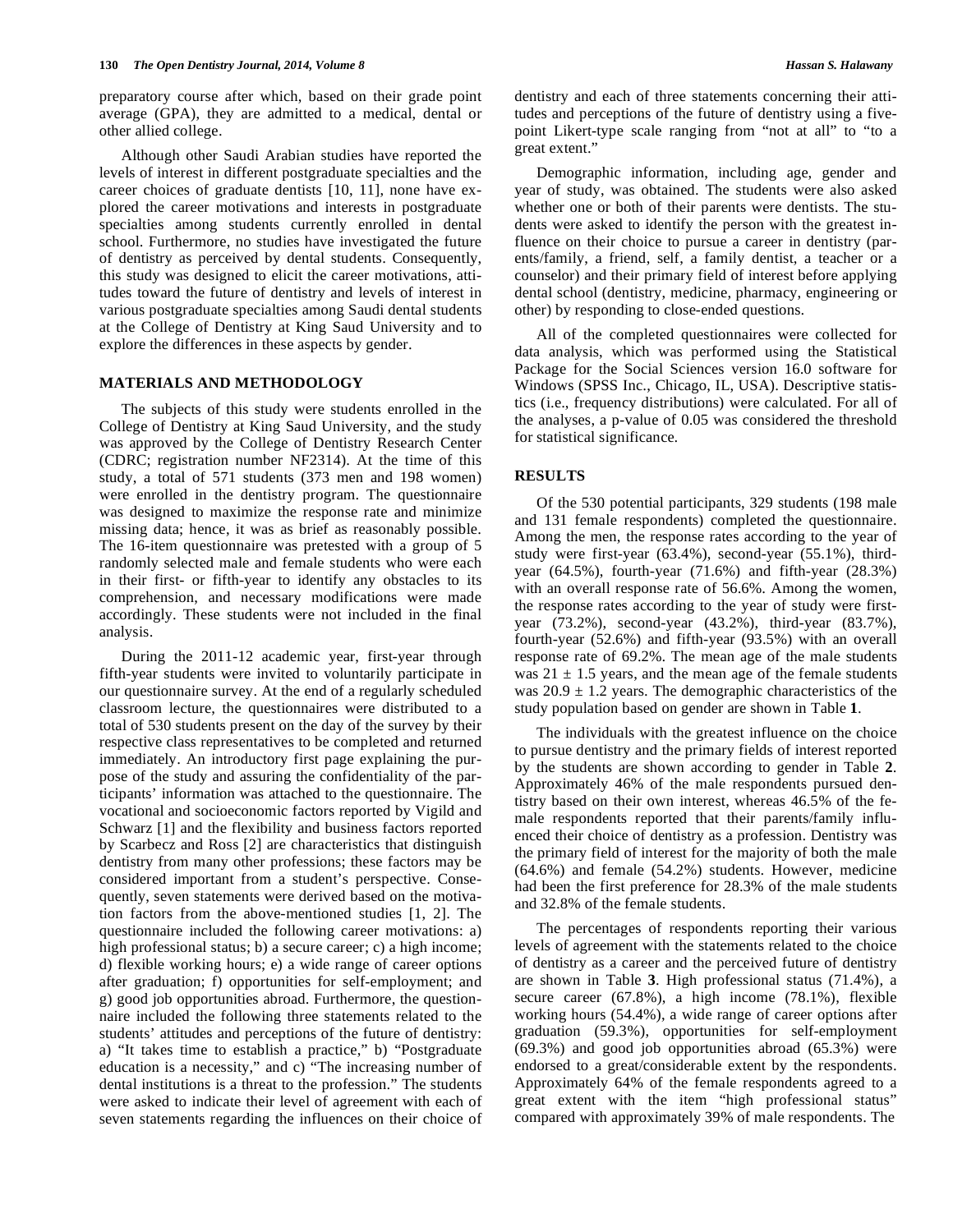| Table 1. Demographic variables of dental students by gender. |  |  |
|--------------------------------------------------------------|--|--|
|                                                              |  |  |

| <b>Demographic Variables</b>              | <b>Males</b><br>$n=198$<br>(%) | <b>Females</b><br>$n=131$<br>$(\%)$ | <b>Total</b><br>$N = 329$<br>$N(\%)$ |
|-------------------------------------------|--------------------------------|-------------------------------------|--------------------------------------|
| Year of study                             |                                |                                     |                                      |
| 1 <sup>st</sup>                           | 63.4                           | 36.6                                | 82 (24.9)                            |
| 2 <sup>nd</sup>                           | 70.4                           | 29.6                                | 54 (16.4)                            |
| 3 <sup>rd</sup>                           | 52.6                           | 47.4                                | 76(23.1)                             |
| $4^{\text{th}}$                           | 72.6                           | 27.4                                | 73 (22.2)                            |
| $5^{\rm th}$                              | 34.1                           | 65.9                                | 44 (13.4)                            |
| One or both parents dentists <sup>1</sup> |                                |                                     |                                      |
| Yes                                       | 65                             | 35                                  | 20(6.1)                              |
| No                                        | 59.9                           | 40.1                                | 307 (93.9)                           |

Missing values=2

# **Table 2. The individuals with the greatest influence on the choice to pursue dentistry and the primary field of interest according to gender.**

|                           | <b>Males</b><br>$n=198$<br>(%) | $\ensuremath{\textnormal{\textbf{F}emales}}\xspace$<br>$n=131$<br>$(\%)$ | p-value  |  |
|---------------------------|--------------------------------|--------------------------------------------------------------------------|----------|--|
| Influential person        |                                |                                                                          |          |  |
| Parents/family            | 32.7                           | 46.5                                                                     |          |  |
| Friends                   | 9.2                            | $3.1\,$                                                                  | $0.042*$ |  |
| Self                      | 45.9                           | 41.9                                                                     |          |  |
| Family dentist            | $9.2\,$                        | 5.4                                                                      |          |  |
| Teacher/counselor         | 3.1                            | $3.1\,$                                                                  |          |  |
| Primary field of interest |                                |                                                                          |          |  |
| Dentistry                 | 64.6                           | 54.2                                                                     |          |  |
| Medicine                  | 28.3                           | 32.8                                                                     | $0.023*$ |  |
| Pharmacy                  | $\overline{0}$                 | 4.6                                                                      |          |  |
| Engineering               | 2.0                            | 3.1                                                                      |          |  |
| Other                     | 5.1                            | 5.3                                                                      |          |  |

\*Statistically significant

# **Table 3. The level of agreement (among all of the participants) with statements about motivating factors and the future of dentistry.**

|                                 | Not at all<br>$(\%)$ | <b>Small Extent</b><br>(%) | <b>Moderate Extent</b><br>(%) | <b>Considerable Extent</b><br>(%) | <b>Great Extent</b><br>(%) | <b>Missing</b><br>$(\%)$ |  |
|---------------------------------|----------------------|----------------------------|-------------------------------|-----------------------------------|----------------------------|--------------------------|--|
| Motivating factors <sup>1</sup> |                      |                            |                               |                                   |                            |                          |  |
| High professional status        | 0.6                  | 5.8                        | 20.7                          | 23.1                              | 48.3                       | 1.5                      |  |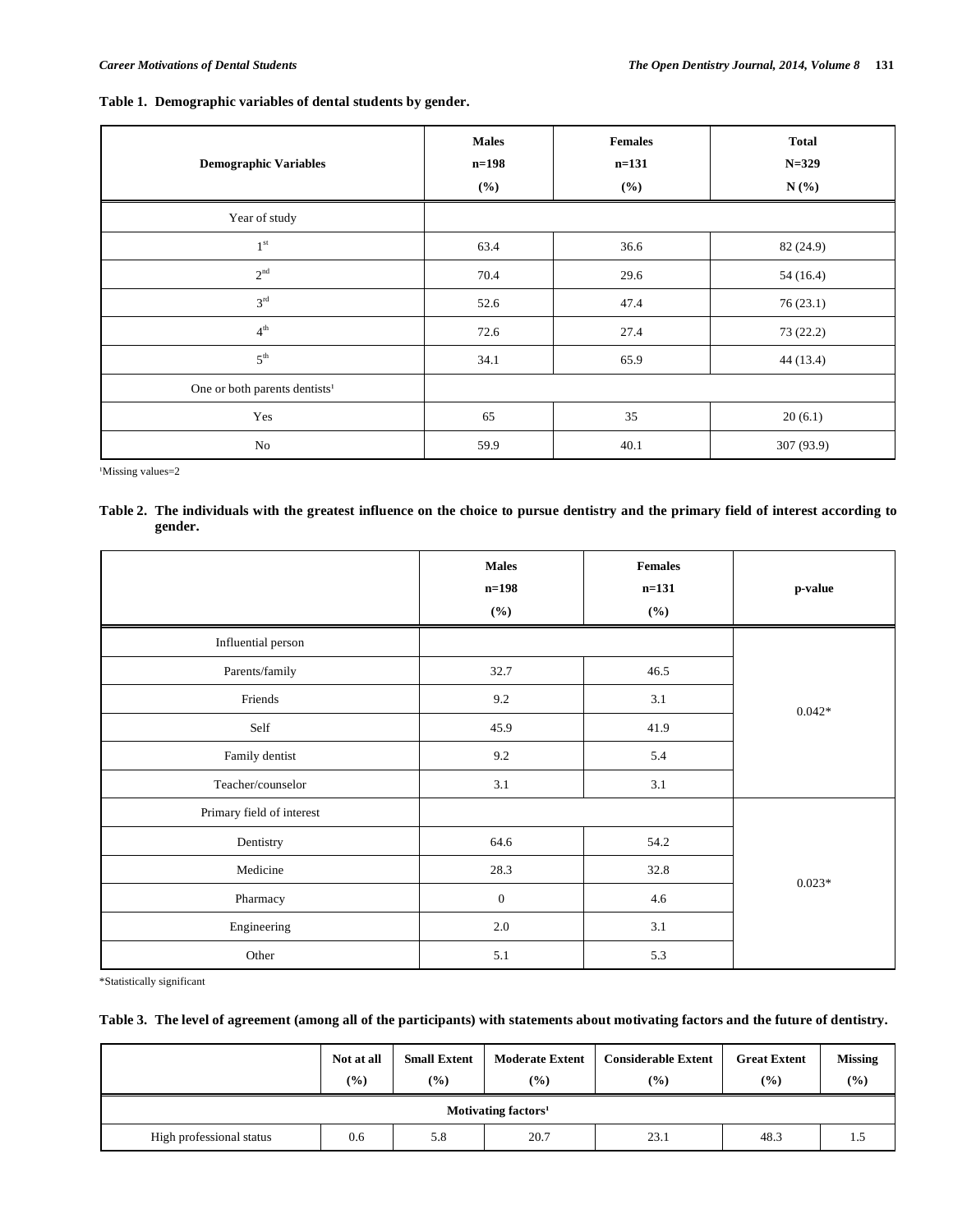#### **Table 3. contd…**

|                                                                                  | Not at all | <b>Small Extent</b> | <b>Moderate Extent</b> | <b>Considerable Extent</b> | <b>Great Extent</b> | <b>Missing</b> |  |  |
|----------------------------------------------------------------------------------|------------|---------------------|------------------------|----------------------------|---------------------|----------------|--|--|
|                                                                                  | (%)        | (%)                 | (%)                    | (%)                        | (%)                 | (%)            |  |  |
| Secure career                                                                    | 2.4        | 7.6                 | 21.9                   | 30.7                       | 37.1                | 0.3            |  |  |
| High income                                                                      | 2.4        | 3.6                 | 15.5                   | 37.4                       | 40.7                | 0.3            |  |  |
| Flexible working hours                                                           | 8.5        | 12.8                | 23.1                   | 33.7                       | 20.7                | 1.2            |  |  |
| Wide range of career options after<br>graduation                                 | 3.6        | 9.7                 | 27.1                   | 35.3                       | 24.0                | 0.3            |  |  |
| Opportunity for self-employment                                                  | 2.4        | 6.1                 | 21.3                   | 35.3                       | 34.0                | 0.9            |  |  |
| Good job opportunities abroad                                                    | 2.7        | 6.7                 | 23.7                   | 31.9                       | 33.4                | 1.5            |  |  |
| Perceived future of dentistry <sup>2</sup>                                       |            |                     |                        |                            |                     |                |  |  |
| It takes time to establish a practice.                                           | 1.5        | 8.8                 | 25.5                   | 29.5                       | 32.8                | 1.8            |  |  |
| Post-graduate education is a necessity.                                          | 2.1        | 7.3                 | 17.3                   | 35.9                       | 36.5                | 0.9            |  |  |
| The increasing number of dental institu-<br>tions is a threat to the profession. | 8.5        | 8.2                 | 22.5                   | 37.1                       | 22.2                | 1.5            |  |  |

 ${}^{1}$ Cronbach's alpha=0.85;  ${}^{2}$ Cronbach's alpha=0.63



Fig. (1). Participants' specialties of interest by gender (percentage).

only significant difference between the genders was in the response to this item  $(p<0.001)$ .

"It takes time to establish a practice" (62.3%), "Postgraduate education is a necessity" (72.4%) and "The increasing number of dental institutions is a threat to the profession" (59.3%) were endorsed to a great or considerable extent by the respondents. There were significant differences between the men and women concerning their agreement with the following statements: "It takes time to establish a practice" (p=0.001) and "Postgraduate education is a necessity" (p<0.001). A higher percentage of female students (39.4%) agreed to a great extent with the item "It takes time to establish a practice" compared with male students (29.6%). A higher percentage of female students (52.7%) also agreed to a great extent with the item "Postgraduate education is a necessity" compared with male students (26.4%). However, there were no gender-related significant differences concerning their agreement with the statement "The increasing number of dental institutions is a threat to the profession" (p=0.053). The Cronbach's alpha reliability coefficients for the scales used to assess the motivating factors and perceptions of the future of dentistry were 0.85 and 0.63, respectively.

The number of participants reporting an interest in various specialties is shown according to gender in Fig. (**1**). There were gender-related significant differences concerning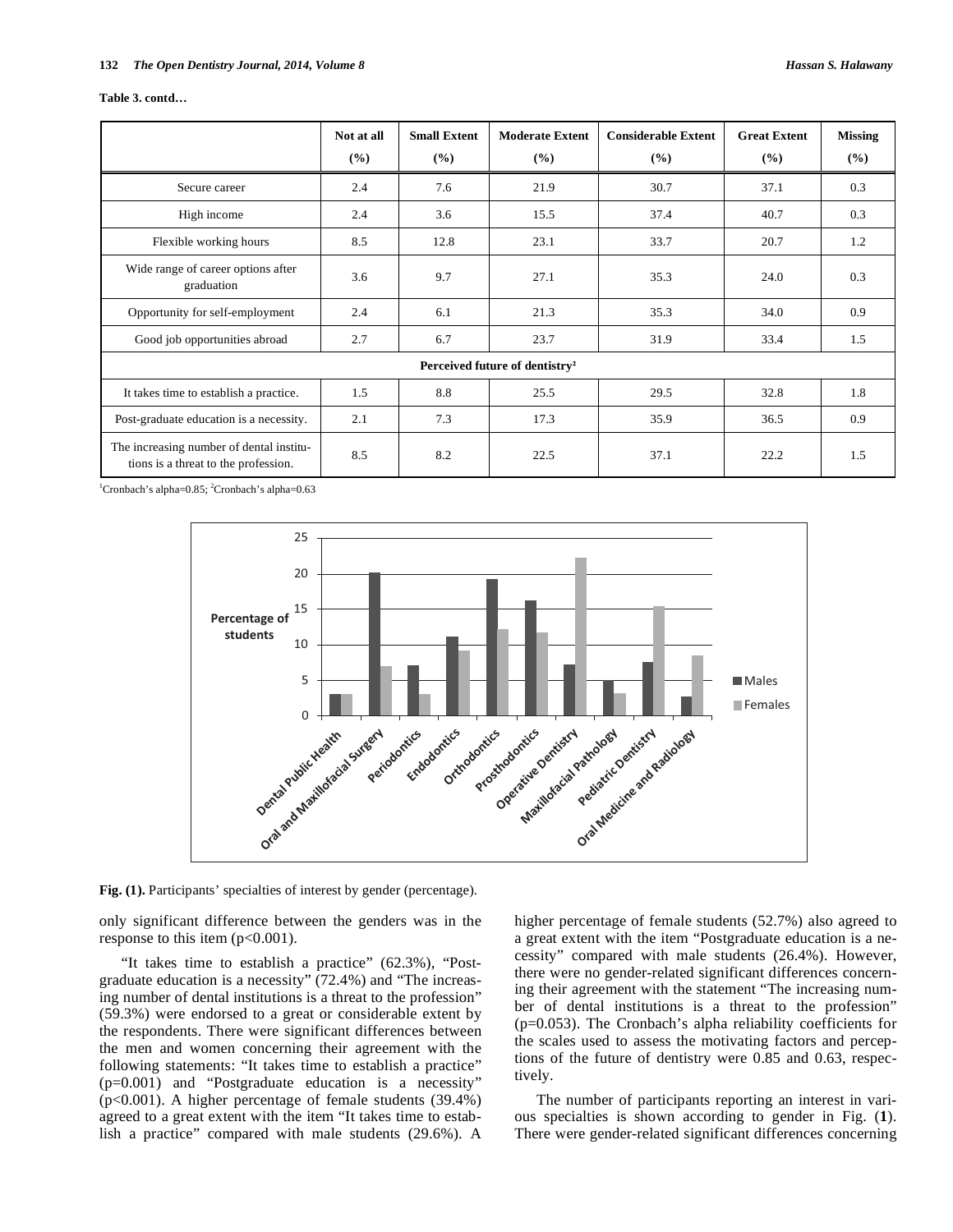preferred specialties  $(p<0.001)$ . The most strongly preferred specialty among the male students was oral and maxillofacial surgery (20.4%), and the most strongly preferred specialty among the female students was operative dentistry (23.4%).

# **DISCUSSION**

This report describes the career motivations, attitudes toward the future of dentistry and levels of interest in various specialties among dental students. The results of this survey showed that more than 54% and 59% of the respondents agreed to a considerable or great extent with all of the statements concerning their career choice and the future of dentistry, respectively. For approximately 20% of male students, the preferred specialty of interest was oral and maxillofacial surgery, whereas operative dentistry was the most preferred specialty for approximately 23% of female students. The results presented here are the first to be reported for Saudi dental students.

Approximately 6% of the participants in this study had at least one parent who was a dentist. A study that compared Japan and Sweden revealed that nearly 60% of Japanese dental students had at least one parent who was a dentist [12]. An Iranian study reported that dental students with at least one parent practicing dentistry scored significantly lower on the "characteristics of the profession" dimension than other students, and the authors attributed this result to a greater degree of familiarity with the difficulties of practicing dentistry among students with a parent in the dental profession [13]. Several other studies have reported that having friends and relatives in the dental profession was an important factor in their subjects' career choices [14, 15]. Because of the low percentage (6.1%) of respondents in this study who had at least one parent in dentistry, the influence of having a dentist as a parent on the respondents' career choices should be interpreted with caution.

Most Saudi students live with their families; thus, their parents may play a major role in their career decisions. Parents/family was the most influential factor in the decision to pursue a career in dentistry for approximately 38% of all the participants, including 33% of males and 46% of females. These numbers are comparable to other studies that have reported a strong parental influence on the career decisions of their respondents [16-18]. However, the majority of male students (approximately 46%) chose dentistry based on their own interest, which is consistent with the results of a Turkish study that found that approximately 72% of male respondents reported that pursuing dentistry was a personal decision [19].

Some studies have found that dentistry was the first career choice for the majority of dental students [15, 20], whereas other studies have reported that medicine was their first preference [5, 21]. In this study, dentistry was the primary field of interest for the majority of both the male and female students. However, approximately 28% of male and 33% of female students reported that medicine was their primary field of interest. These results are similar to the results of a Turkish study that revealed that dentistry was the first choice of the majority of the students and that among the students whose first choice was not dentistry, the majority had selected medicine as their initial preference for higher education [19]. A Nigerian study [22] reported that 60% of the respondents had selected medicine as their first choice; half of the respondents had unsuccessfully attempted to change their course of study, and a few wished to change it. Some students continue their studies in dental schools although their original primary field of interest was not dentistry. This fact may have far-reaching implications because these students may be compelled to pursue a profession that may not fulfill their career expectations. Additional longitudinal studies evaluating the differences in academic performance or graduation rates between students whose primary field of interest was dentistry or other fields may offer a broader view of the implications of making the wrong career choice. Future studies should also assess whether the students whose first preference was medicine or another profession have attempted to change their course or would wish to do so in the future.

Some surveys of dental students have revealed that professional status, financial rewards, security and stable work are the major factors involved in choosing dentistry as a profession [5, 20, 23]. The majority of the respondents in this study agreed to a considerable or great extent with the vocational, socioeconomic, flexibility and business factors stated in the questionnaire as motivating factors for pursuing a career in dentistry, which is in line with the results of previous studies [16,18-20]. In this study, a relatively higher percentage of respondents agreed to a considerable or great extent with "high income" and "high professional status" compared with other motivating factors; this reflects the influence of monetary and social factors on the minds of majority of the students. A study evaluating first-year dental students' motivations for attending dental school demonstrated that the relative importance of factors influencing students to choose dentistry may differ between the genders [2]. The results of this study showed that more women than men endorsed "high professional status" as a motivation.

Three items (the time required to establish a practice, the need for postgraduate education and the increasing number of dental institutions as a threat to the profession) were included in the questionnaire to evaluate the students' perceptions of the future of dentistry. The majority of the respondents endorsed the three statements to a considerable or great extent. A relatively higher percentage of respondents agreed to a considerable or great extent with "Postgraduate education is a necessity" compared with the other two factors concerning the students' perception of the future of dentistry. More women than men agreed that "It takes time to establish a practice" and that "Postgraduate education is a necessity." A recent Saudi study reported that a relatively low proportion of female dentists had obtained postgraduate education leading to either a clinical specialty or an academic degree; this result was attributed to the impact of family commitments and responsibilities, which may have overcome the motivation to pursue postgraduate education [11]. However, the majority of the female respondents in this study recognized that postgraduate education is necessary for career advancement. A study conducted by Aggarwal *et al*. [16] explored the attitudes of dental students toward the future of dentistry in India; however, these attitudes were not assessed and reported in detail. Thus, the results of this study on other issues (i.e., "It takes time to establish a practice" and "The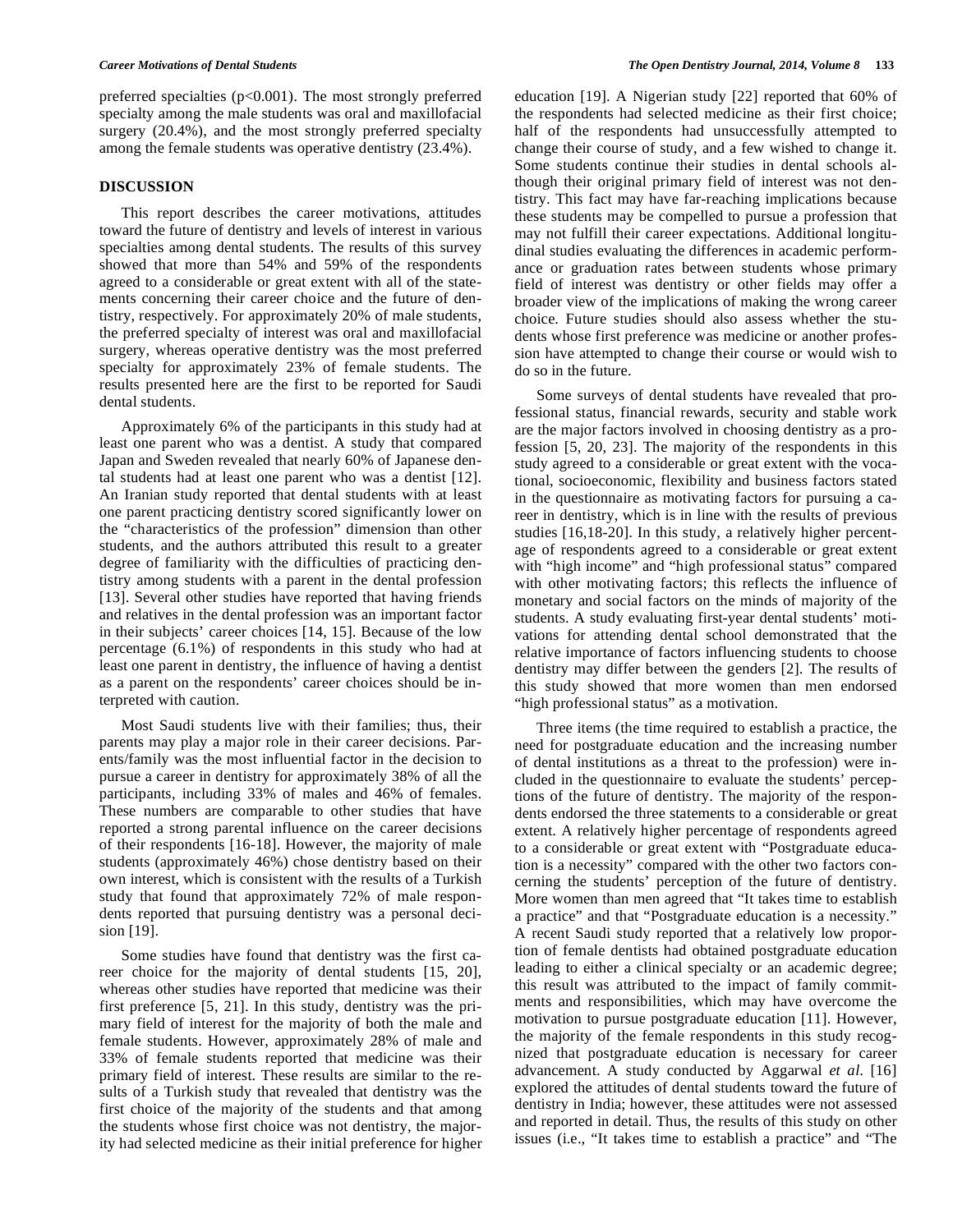increasing number of dental institutions is a threat to the profession") cannot be compared to other studies.

The Indian study reported a decrease in the number of students admitted to dental schools, and the authors attributed this decrease to a rapid increase in the number of dentists in India, which may have discouraged some prospective students who would have considered that the increased competition would limit their future earnings [16]. There has been an increase in the number of dental schools in Saudi Arabia from 1975 [7] to 2012 [9], and the dentist-topopulation ratio has increased from 1:8,906 [7] in 1987 to 1:2,857 in 2012 [8], which has surpassed the projected ratio of 1:2,500 by 2020 [7]. A larger number of dental schools will produce a larger number of graduating dentists each year, and these qualified graduates may decide to pursue the postgraduate specialty of their choice, to work in public (government-run) or private dental facilities or to enter private practice depending on their academic and clinical achievements, financial resources and career interests. The graduate-to-postgraduate dentist ratio will be affected by the relative proportions of students who choose to remain as graduate dentists or continue with postgraduate work. Because the number of postgraduate positions available in each specialty is limited, an increase in the number of graduatelevel general dentists may lead to an unbalanced graduate-topostgraduate dentist ratio. Graduates who had wished to pursue postgraduate studies but chose not to base their decision on the limited number of postgraduate positions may decide to work in public or private dental facilities or to establish private practices. Because the employment opportunities in public and private dental facilities are limited, establishing a private practice may be the only choice for some graduates.

A study conducted by Al-Hussyeen [24] reported that the level of satisfaction of the surveyed Saudi adolescents with their chosen dental clinics increased significantly with their perception of receiving high-quality dental care and visiting modern-equipped dental clinics. The general population will become increasingly aware of the various dental specialties and their regular advancements; therefore, more patients may decide to visit highly qualified and experienced dentists at well-established, state-of-the-art clinics. Thus, it may be assumed that the increased number of dental schools, the need for postgraduate education and the time required to establish a practice are interrelated factors that dental students, as future dentists, may perceive as setbacks in the future of dentistry as a profession.

 The Cronbach's alpha reliability coefficients were 0.85 and 0.63 for the scales used to assess the motivating factors and the perceived future of dentistry, respectively. Gliem and Gliem [25] state that it is important to calculate and report Cronbach's alpha for Likert-type scales to demonstrate the reliability of study's measurements. The Cronbach's alpha value for motivating factors in this study was comparable to the value in a study conducted by Scarbecz and Ross [2], although fifteen items were used to measure the four motivating factors in that study.

The majority of male respondents in this study preferred oral and maxillofacial surgery, followed by orthodontics, as their postgraduate specialties of interest, which is partially in accordance with the results of a previous Saudi study in which the majority of male dentists preferred the specialties of prosthodontics and orthodontics [10]. Furthermore, the majority of female subjects preferred operative dentistry, followed by pediatric dentistry, which is in contrast to a previous Saudi study reporting that the majority of female dentists preferred orthodontics, followed by endodontics [11]. None of the postgraduate preferences of the male and female students concurred with the results of a cross-cultural study that reported that orthodontics was the first preference of Canadian and Japanese students [17].

The majority of the students enrolled in the College of Dentistry at King Saud University were male (373 out of 571), which is in contrast to the Western world [1, 26] where a greater number of women are reported to have enrolled in dental schools. Rising numbers of female dental students have also been reported in a Nigerian study [3], a recent Turkish study [19] and an Indian study [16]. Furthermore, the results of this study conflict with the predictions of a previous Saudi study that an increasing number of women would enter the profession [27].

Some of the limitations of this study should be considered when interpreting the results. The students at private dental schools were not included in this study to evaluate any differences in perception between students of public and private dental schools. The study's sample population was relatively small compared to the total number of dental students in Saudi Arabia. However, the sample size was comparable to both an Irish study [5] and a recent Turkish study [19]. The demographic characteristics of our respondents were comparable to the Saudi dental student population, which suggests that our results may be applicable to students at other dental schools in Saudi Arabia. Our results were derived from self-reported data and thus may have limited generalizability. The reliability of the scale used to measure the perceived future of dentistry was relatively low (Cronbach's alpha=0.63). Future questionnaires with larger numbers of validated questions or statements addressing this issue may produce higher reliability coefficients. The response to the motivating factors, perceptions on the future of dentistry and interest in specialties may vary according to the year of study by the dental students. However, this topic was not analyzed in this study.

# **CONCLUSION**

Within the limitations of this study, it can be concluded that the career motivations of this group of Saudi dental students seemed to be associated with the socioeconomic aspects of dentistry whereas, the perceptions regarding the future of dentistry seemed to be associated with the need for postgraduate education. To date, researchers have not examined the perceptions of dental students about the future of their profession. The relatively high percentage of respondents who endorsed the three statements about the future of dentistry indicated that these students recognized the importance of this issue. Additional cross-cultural studies, both cross-sectional and longitudinal, using validated questionnaires will provide us with a broader perspective on this issue. A large number of the students surveyed would like to pursue postgraduate studies in oral and maxillofacial surgery